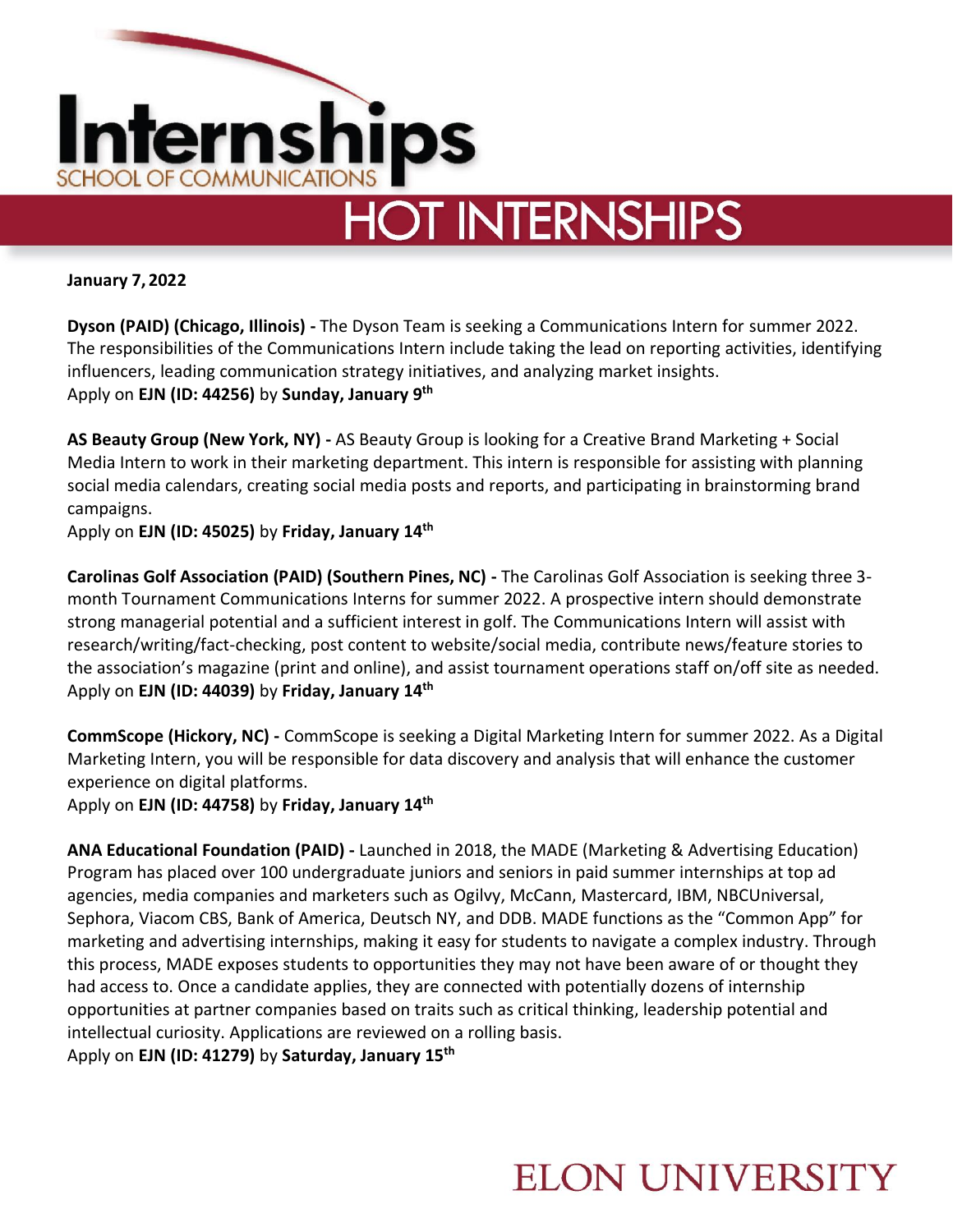

# **HOT INTERNSHIPS**

**Office of Governor Roy Cooper (Remote) -** This internship opportunity is for juniors and seniors who are studying journalism, political science, public policy, communication, public relations, or related fields. This spring internship will be remote with a commitment of 8-15 hours per week. Apply on **EJN (ID: 45050)** by **Wednesday, January 19th**

**Alamance Arts (Graham, NC) -** Alamance Arts is looking for an intern with skills and interest in design and social media. The interns will assist with event planning, social media communications, design/video projects, and projects in the field of art.

Apply on **EJN (ID: 41742)** by **Tuesday, January 25th**

**Asian American Journalists Association (Remote) -** The Asian American Journalists Association (AAJA) is looking for Spring 2022 interns to work starting February 15. Interns will have tasks including coordinating content relevant to AAJA's programs/initiatives for social media and contributing to copywriting/producing content across AAJA's channels.

Apply on **EJN (ID: 45045)** by **Tuesday, February 1st**

**FCB Health (PAID) (New York, NY) -** The IPG Health Internship Program is designed to offer college students the opportunity to learn about a career in healthcare advertising. Interns will work in real-world business situations, attend seminars on the different aspects of the industry and learn about the inner workings of an agency. There are internship opportunities posted on EJN in **broadcast production (ID: 45128), branding (ID: 45127), content creation (ID: 45129), copy writing (ID: 45130), data analytics (ID: 45131), UX/UI (ID: 45134), editorial (ID: 45093), and media planning (ID: 45097).**  Apply on **EJN** by **Friday, February 4th**

**Mythic (PAID) (Hybrid) -** Mythic is currently seeking copywriting students who are rising Juniors, rising Seniors or recent graduates) to assist their growing team. During the 10-week program, you'll work under a mentor and have the supervision of an Associate Creative Director. Projects will be assigned based on current client needs and agency workload. You'll get to exercise classroom concepts and theories in the workplace, including internal and external projects plus participate in strategic and creative brainstorm discussions. In addition, you'll get professional development through internal training seminars. This summer the internship will be a hybrid opportunity (you can work remotely, in their offices or a combination of both) due to COVID-19.

Apply on **EJN (ID: 44472)** by **Sunday, February 23rd**

**Invest for Better (PAID) (Remote) -** Invest for Better (IFB) is looking for a creative, upbeat, and tenacious intern to take its social media and marketing strategy to the next level. IFB is a nonprofit membership organization seeking to empower all women to understand the power of their investment assets, learn how to align their investments with their values and activate those resources to make a more just and sustainable world for all. Responsibilities of the Social Media/Marketing Intern include managing the social media platforms, creating marketing campaigns, identifying newsworthy content to incorporate in social media/membership communications, managing the YouTube channel, and updating the IFB website. Apply on **EJN (ID: 44469)** by **Sunday, March 27th**

### **ELON UNIVERSITY**